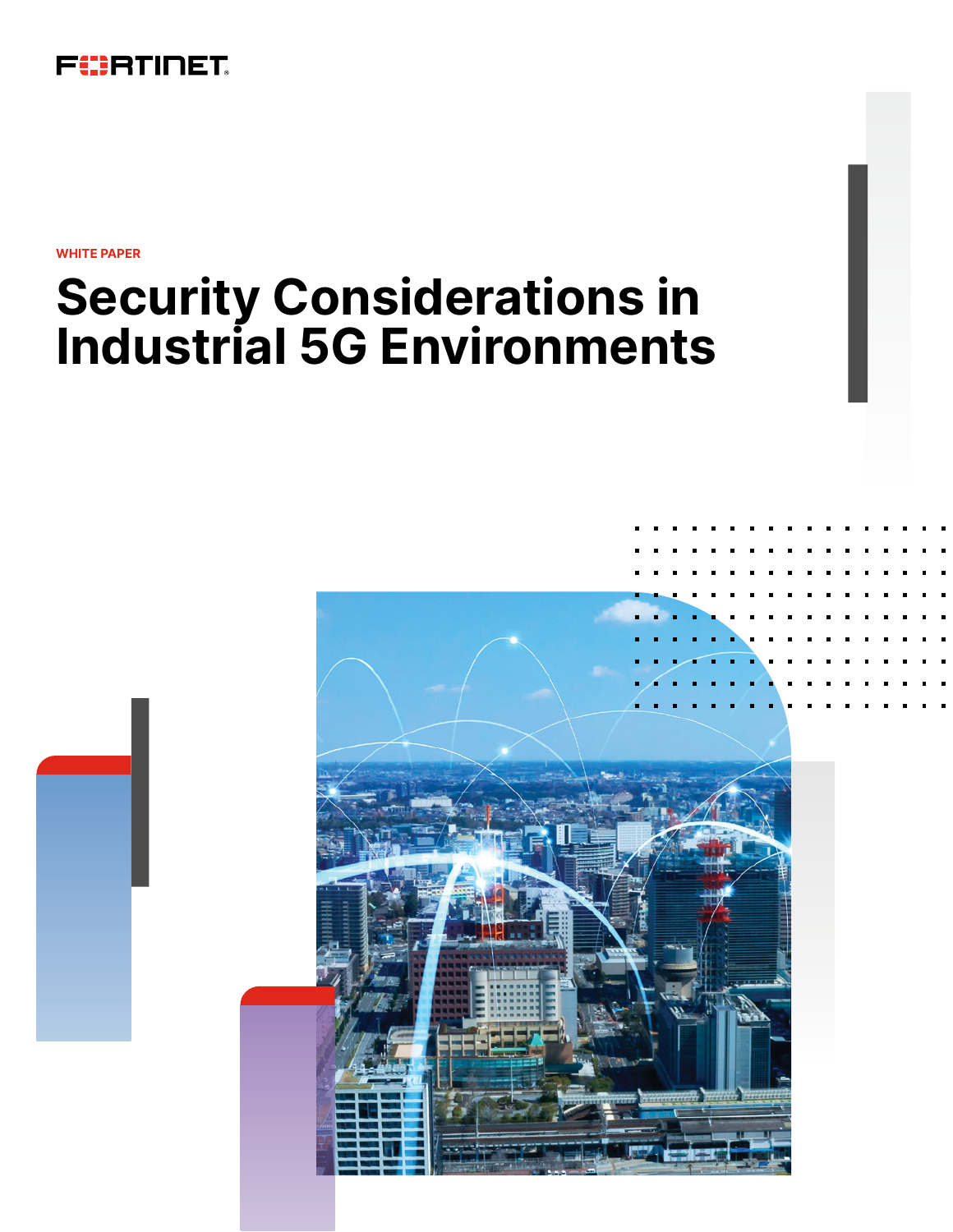## **Executive Summary**

The convergence of market demand and new digital capabilities is helping companies transform their operations. Industry 4.0—which includes connectivity, advanced analytics, automation, and advanced-manufacturing technologies was gaining momentum before the recent market effects of the global pandemic. Organizations utilizing digital solutions have moved faster and further than their peers during the crisis, in everything from production efficiency to product customization, with improvements in speed to market, service effectiveness, and new business-model creation.

Using digital technologies such as 5G is top of mind for many, and this nascent demand is creating new 5G supply players, ecosystems, services, and business models to capitalize on this unique opportunity.

5G survivors and winners in this supply-and-demand environment will be the ones that can best meet, deliver, adopt, and implement the technology and services as an integral part of an ecosystem that is the core of enterprises' and industry verticals' transformation and innovation.



**The adoption of 5G technology by enterprises will support and accelerate Industry 4.0, but enhanced security considerations and architecture are required in 5G-enabled industrial environments.**

From the demand side, there is a major evolution from just consumer and enterprise employees' mobility driving growth to 5G's integration into enterprises' core technological, operational, and business aspects, becoming the main growth engine for 5G. And within this enterprise landscape, industrial verticals are the early adopters.

The 5G market brings new stakeholders and dynamics to bear with the potential to significantly reshape competition and the balance of power in this market.

And when it comes to core technology in critical enterprise use cases, security is fundamental. Security can be a barrier or an enabler for 5G adoption in enterprise verticals. A Verizon 5G business report places security and compliance concerns as the second challenge or barrier to 5G adoption by enterprises.<sup>1</sup> Security is top of mind on the enterprise demand side, and therefore must be top of mind in the industrial 5G supply-side and incorporate security solutions and service offerings.

## **5G Value and Place in Industrial Environments**

5G can significantly enable and accelerate industrial transformation and innovation like no other communications and networking technology:

- Enhanced Mobile Broadband (eMBB) delivers high data rates, enabling data-driven applications and industrial use cases, such as augmented reality-based maintenance.
- Massive Machine-Type Communications (mMTC) supports highly scalable sensor networks and provides high indoor penetration and position accuracy, allowing for a high degree of mobility and flexibility in demanding industrial environments while delivering the required quality of service (QoS) and asset tracking.
- <sup>n</sup> Ultra-Reliable Low-Latency Communications (URLLC) enables the critical nature of wireless connectivity in critical industrial use cases with ultralow latency required for real-time applications such as mobile robots and closed-loop process control.
- 5G New Radio (NR) high-positioning performance enables asset-tracking use cases in multiple verticals, both indoor and outdoor applications.
- Control and User Plane Separation (CUPS) enables better control of data flows to applications and locations so that sensitive data can stay on-premises.
- Network Exposure Functions (NEF) provides an interface for applications to program some aspects of the 5G network and services to meet dynamic requirements of mobile and critical industrial environments and use cases.

Combining these capabilities as a networking platform, 5G is seen as the network of the future for industrial environments, as it enables a significant number of industrial innovations.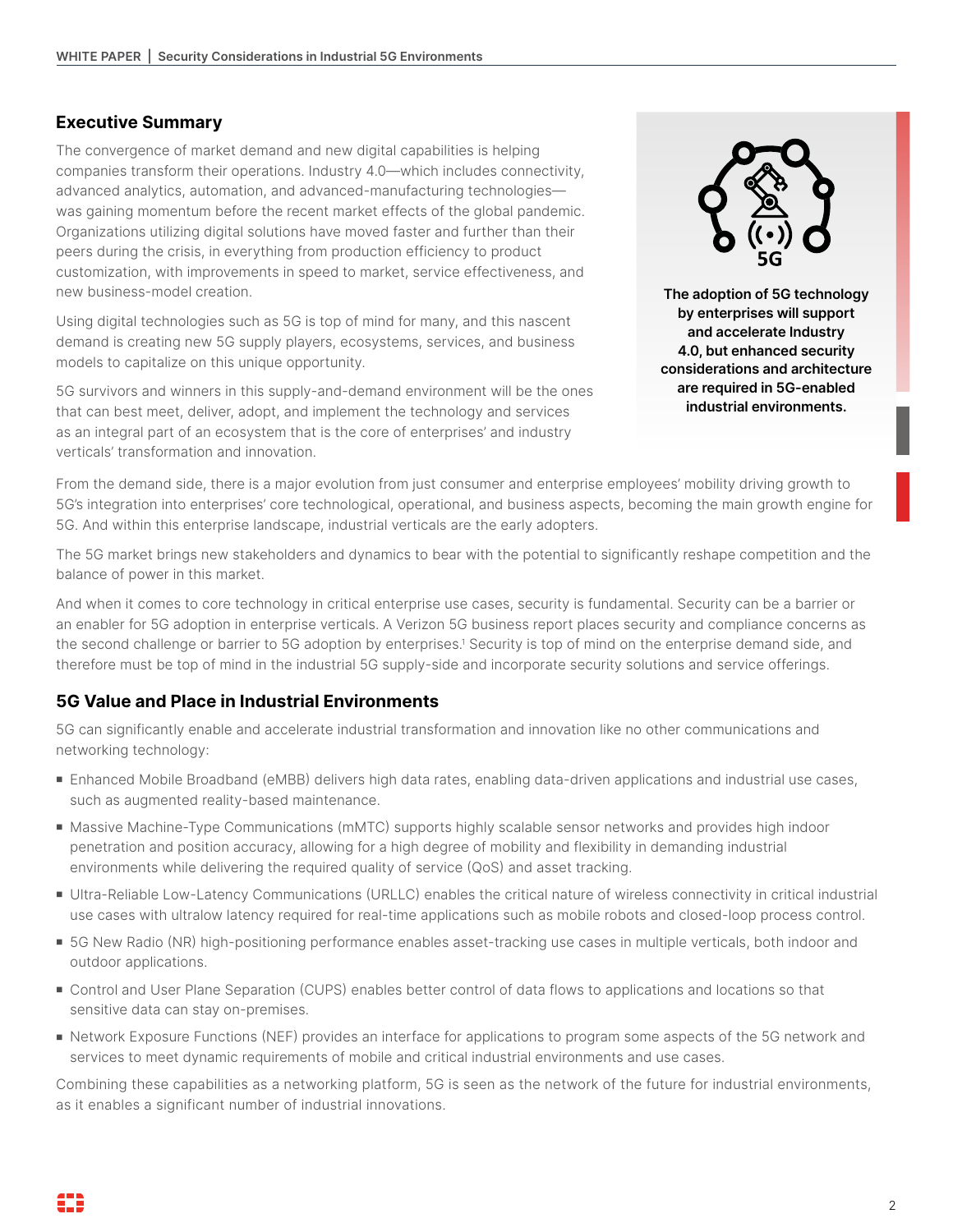## **5G Consumption in Industry Verticals**

5G can be consumed by enterprises as required by their needs. A private 5G network empowers enterprises to have complete control and customization, better transparency, data privacy, and flexibility. On the other hand, a private 5G can be expansive, complex, and lengthy to implement and maintain. Consuming public 5G is significantly more cost-effective and rapid but offers lesser control and customization. It seems that private and hybrid (a combination of private and public 5G consumption) 5G networks will be the popular 5G enterprise consumption form. However, recent studies show that enterprises considering 5G would rather use private 5G networks than public, due to the critical and sensitive nature of industrial environments, processes, and operations.

## **Security in Pre-5G Industrial Environments**

Operational technology (OT) is a vital component of many functioning enterprise verticals, such as manufacturing, energy, utilities, transportation, and logistics. OT consists of hardware and software that detects or causes a change by monitoring and controlling industrial equipment, assets, processes, and events. Much OT spending is related to the convergence of OT infrastructure, such as supervisory control and data acquisition (SCADA) systems with IT networks, extracting, understanding, and applying information to boost operational efficiency and profitability. Historically air-gapped from the internet, OT systems now depend on information from enterprise and third-party IT systems to effectively manage operations in real time. However, this improved agility and effectiveness come at the cost of increased risk. Many of today's OT systems face all the threats that IT systems face.

Security in these environments has been mostly implemented based on the classical ISA99 Purdue Enterprise Reference Architecture, which outlines the key infrastructure layers used in ICS environments and the boundaries between them where security is required, as outlined in Figure 1.

A key to Purdue reference architecture is its hierarchical nature, whereby each layer within the segments can only interface and communicate with the layer above and below it. Therefore, the establishment of horizontal enforcement boundaries between segments and layers.



Figure 1: ISA99 Purdue reference architecture..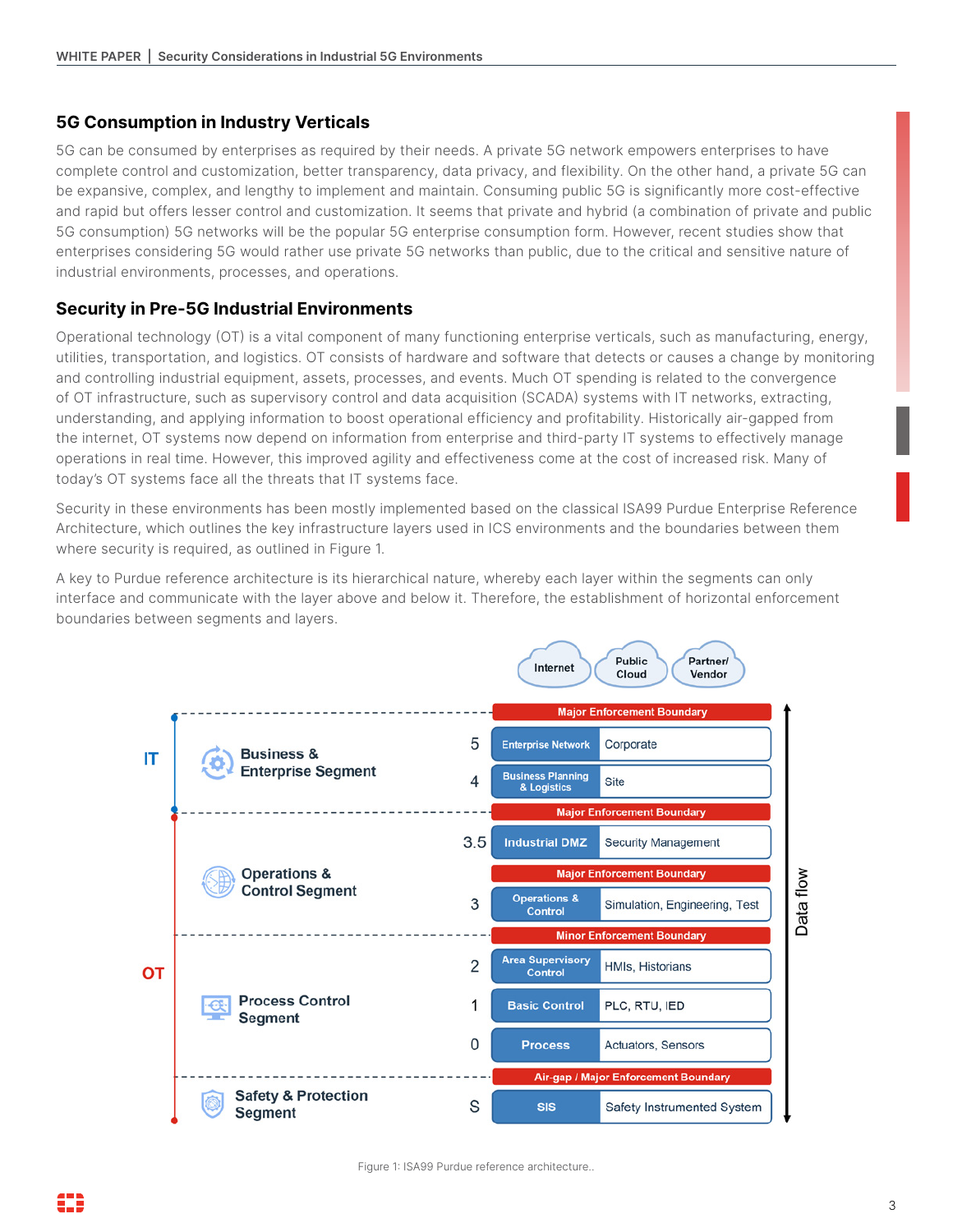## **5G Mandates an Enhanced Purdue Reference Architecture**

When introducing 5G in an industrial environment with 5G-capable devices and platforms in the different Purdue model layers, the hierarchical nature of data flow between the layers is no longer valid.

5G-connected devices, platforms, and applications can now send and receive data directly via flows that do not necessarily pass through the Purdue model-defined enforcement boundaries, as demonstrated in Figure 2. This mandates the addition of an additional security boundary at the 5G domain with the following high-level functionalities:

- OT/Industrial Internet of Things (IIoT) security visibility and control
- 5G network security
- **n** Industrial applications security

Deploying 5G use cases in production will take time as devices, applications, 5G technology, experience, and know-how are mature and reliable enough to be deployed. It is essential that alongside this evolution of 5G deployments in enterprise verticals, the appropriate security considerations are taken and implemented throughout the industrial environment, including the 5G network, services, and overall use cases.



Figure 2: Enhancement to ISA99 Purdue reference architecture in a 5G industrial environment.

## **Holistic Security in 5G-enabled Industrial Environments**

5G is only an enabler for many new industry verticals use cases. Delivering these use cases requires an integrated ecosystem of technologies and partners: OT/IIoT vendors, ICS vendors, 5G vendors/providers, industrial applications providers, hyperscalers, and integrators.

Many organizations assume that a private 5G network will inherently keep them safe, which is not necessarily the case. 5G private networks are rarely entirely isolated from the enterprise IT environment and external environments (partners, integrator, public cloud, etc.) and may be exposed to internal and external attacks and risks resulting in productivity and production degradation, compromised physical safety, and brand degradation. An increase in OT and IIoT exposure, the mobility of users and devices on the network, and the interplay among the enterprise, mobile network operators, IoT manufacturers, and OT vendors and suppliers all also contribute to 5G security challenges, whether the network is private or not.